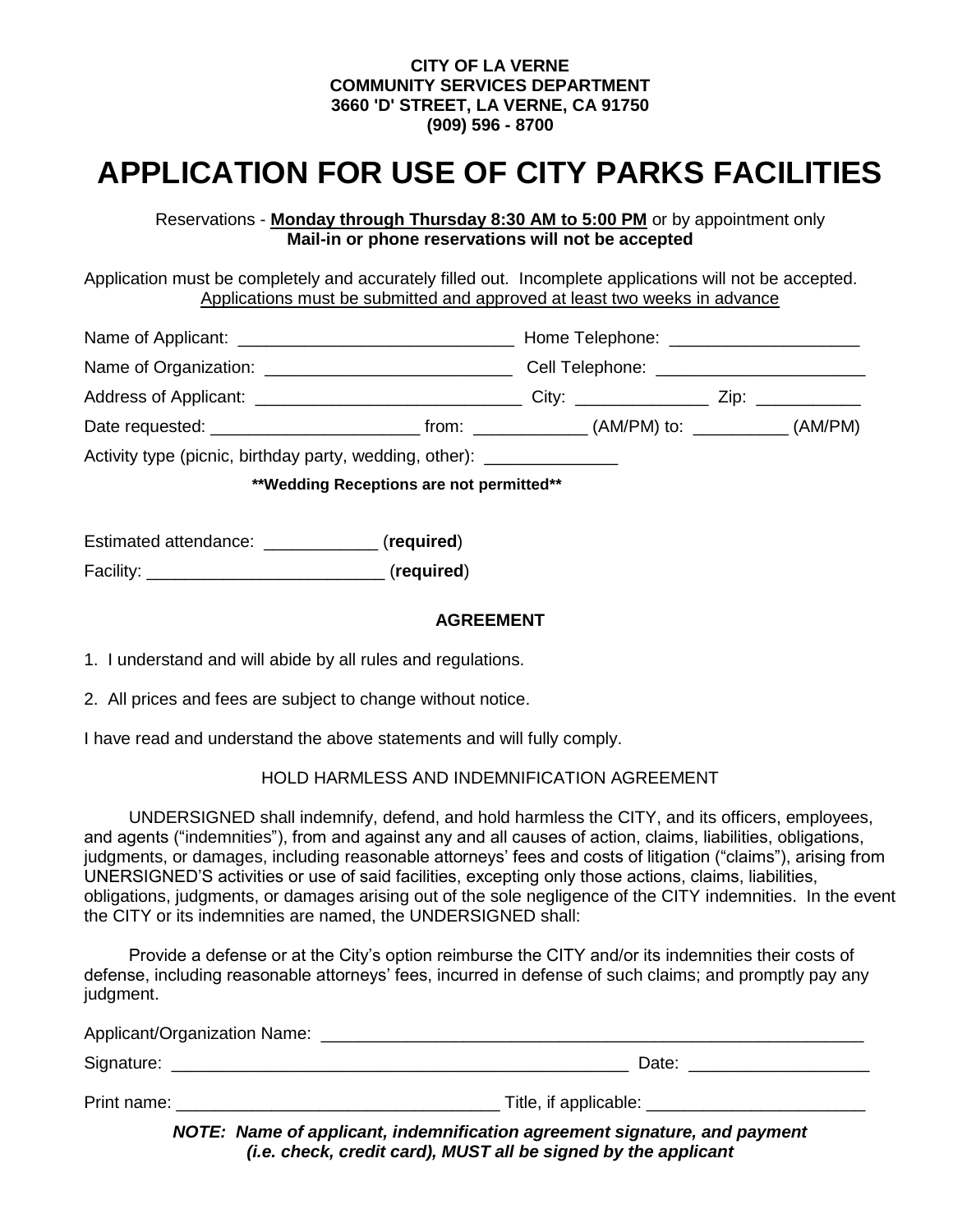## **Parks Facilities**

Please check park facility:

| ◻ | Heritage Park, 5001 Via De Mansion<br>Gazebo                                                                                  |
|---|-------------------------------------------------------------------------------------------------------------------------------|
| ◻ | Kuns Park, 1600 Bonita Avenue                                                                                                 |
| ◻ | Las Flores Park, 3175 Bolling Avenue                                                                                          |
| ◻ | Lowell Brandt Park, 7201 Stephens Ranch Road                                                                                  |
| ⊔ | Wheeler Avenue Park, 1499 Palomares Avenue<br>North Softball Field _______South Softball Field ______Other __________________ |
| ❏ | Live Oak Park, 5701 Shemiran Street                                                                                           |
|   |                                                                                                                               |
|   |                                                                                                                               |
|   |                                                                                                                               |
|   |                                                                                                                               |
|   | <b>Aquatics Center</b>                                                                                                        |
|   | # of people $=$ $\frac{+}{-}$ guards<br>$\Box$ Aquatics Center                                                                |
|   | 1-24 people (2 guards)                                                                                                        |
|   | 25-49 people (3 guards)                                                                                                       |
|   | 50-74 people (4 guards)                                                                                                       |

75 & up (5 guards)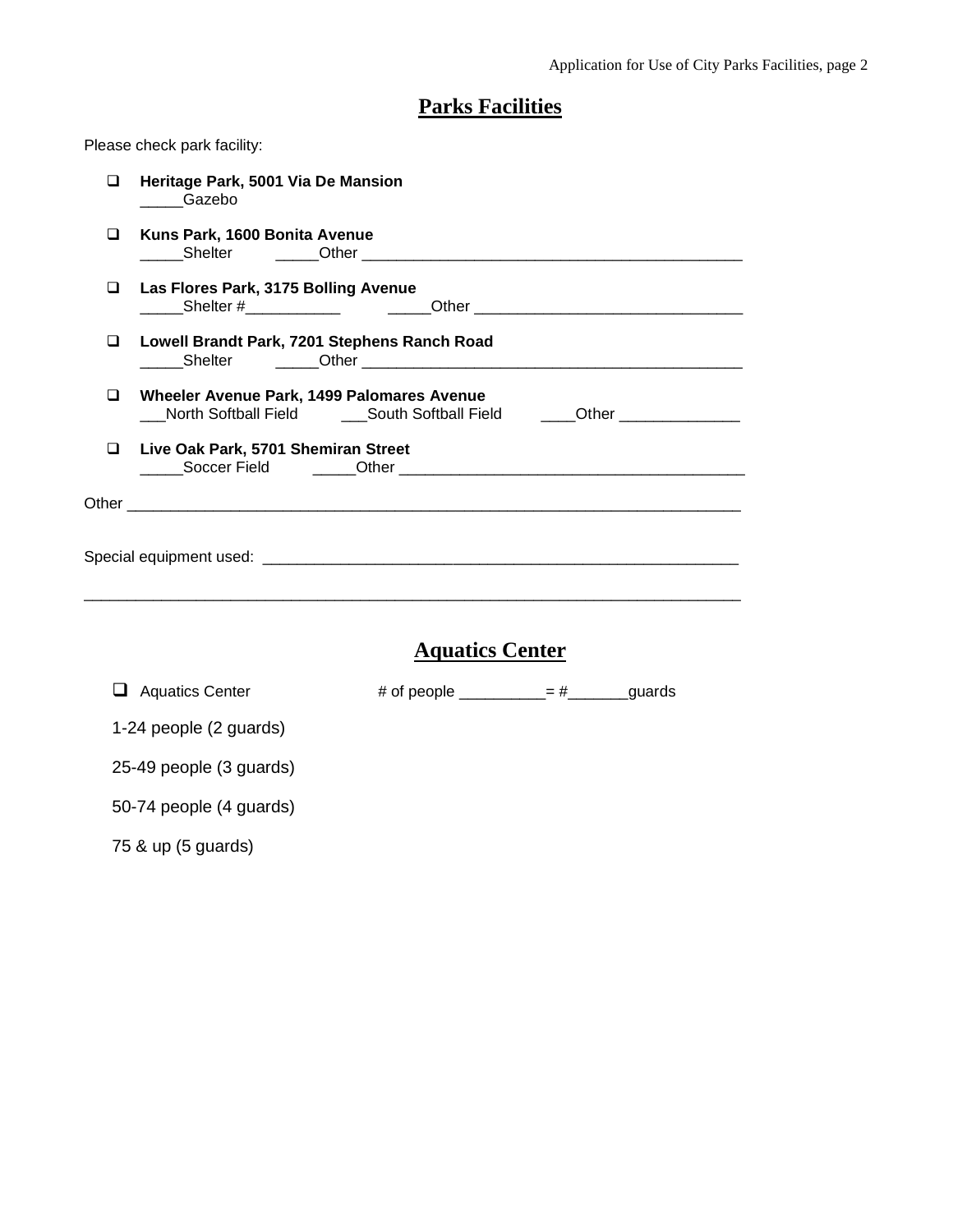# **CITY PARK FACILITY RENTAL RATES**

| PICNIC SHELTERS/PARK USE                                                     | <b>Rental Rate</b>  | Non-Profit |
|------------------------------------------------------------------------------|---------------------|------------|
| Park Use Permit - Up to 150 people (1 to 4 shelters, where available)        | \$100               | \$75       |
| Each additional shelter (Las Flores Park only)                               | \$10                | \$10       |
| Heritage Park Restrooms - Minimum 2 hours                                    | \$15/hr             | \$15/hr    |
| Kuns Park - Grass Area Rental (includes shelter)                             | \$150               | \$125      |
| (Requires Special Event permit through Community Development)                |                     |            |
| <b>Rental for Filming</b>                                                    | \$200               | \$200      |
| (Requires filming permit though Administration)                              |                     |            |
| Refundable cleaning deposit                                                  | \$100               | \$100      |
| Certificate of Insurance (Supplied by applicant) OR                          |                     |            |
| Special Event Liability Insurance (Required)<br>1 to 99 people<br>100 & over | \$85.00<br>\$125.00 | \$85.00    |
|                                                                              |                     |            |

\$125.00

\*Some events may require applicant to supply insurance and/or apply for a Special Event Permit though the Community Development Department\*

\*\*Any filming at the City Park requires Director's approval\*\*

\*\*\*Special equipment fee may be charged and will be set by the Director\*\*\*

# LA VERNE AQUATICS CENTER (Minimum two (2) hour usage)

| <b>POOL RENTAL</b>                                                            | <b>Rental Rate</b> | Non-Profit            |  |
|-------------------------------------------------------------------------------|--------------------|-----------------------|--|
| Pool rental permit (up to 300 people)<br>Lifeguards (\$15 per hour per guard) | \$70/hr            | \$60/hr               |  |
| $\bullet$ 1-24 people (2 guards)                                              | \$40/hr            | \$40/hr               |  |
| $\bullet$ 25-49 people (3 guards)                                             | \$60/hr            | \$60/hr               |  |
| $\bullet$ 50-74 people (4 guards)                                             | \$80/hr            | \$80/hr               |  |
| $\bullet$ 75 & up (5 guards)                                                  | \$100/hr           | \$100/hr              |  |
| Refundable cleaning deposit                                                   | \$150              | \$150                 |  |
| Certificate of Insurance Certificate (required)                               |                    | Supplied by applicant |  |
|                                                                               |                    |                       |  |

\*Special equipment fee may be charged and will be set by the Director\*

### **SPORT FIELDS**

#### **REGULAR RATES**

Field Preparation **by Sample 2018** and the set of the set of the set of the set of the set of the set of the set of the set of the set of the set of the set of the set of the set of the set of the set of the set of the set Use per hour \$ 15.00 Light use per hour that the set of the set of the set of the set of the set of the set of the set of the set of the set of the set of the set of the set of the set of the set of the set of the set of the set of the set of Refundable Cleaning Deposit  $$100.00$ Insurance Certificate (required) and intervention of the Supplied by applicant

**\*Use of any Park facility that is youth sports related requires 51% La Verne residency. Those teams/organizations that do not meet the 51% requirement may not rent the facility.**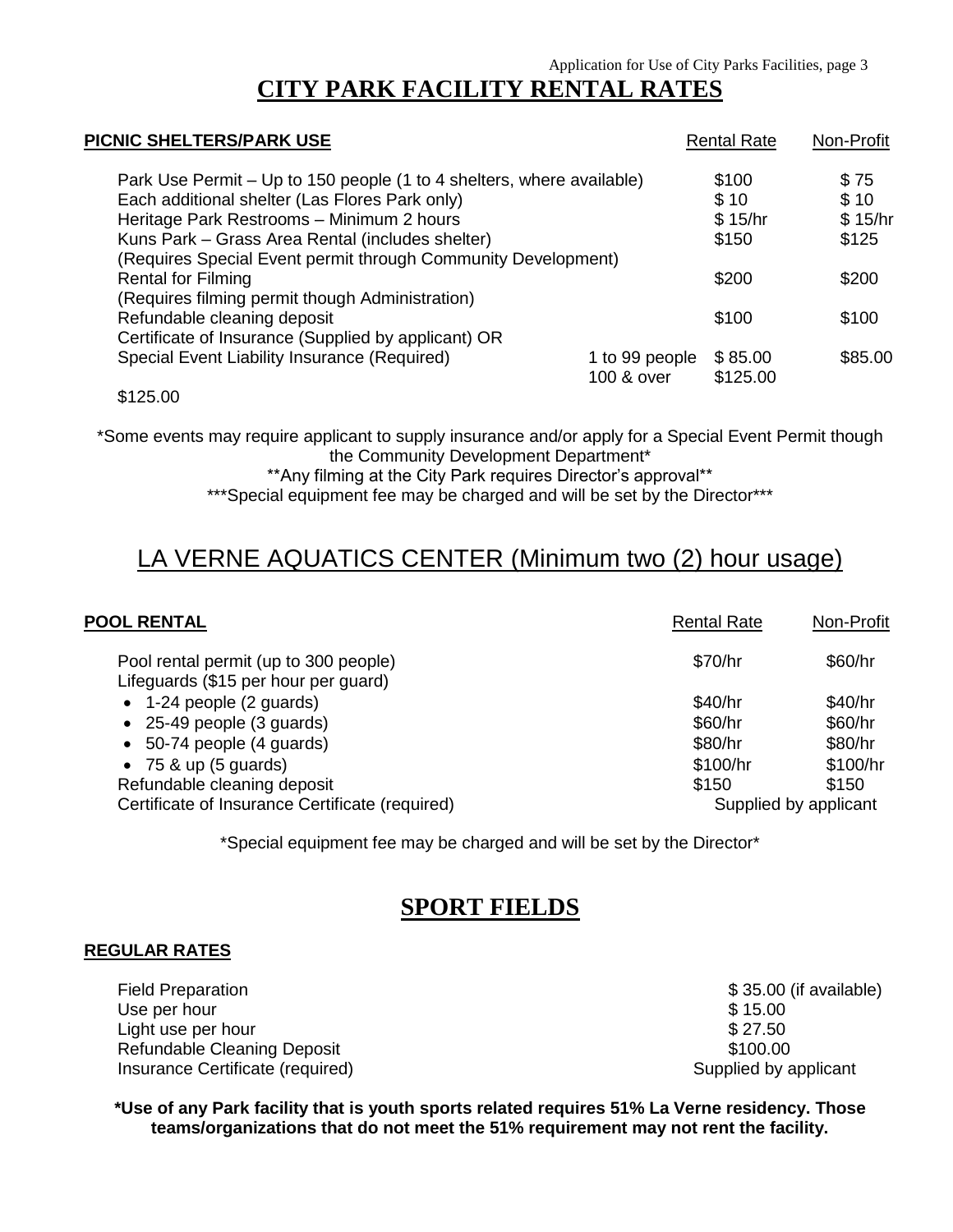### Application for Use of City Parks Facilities, page 4

**FOR OFFICE USE ONLY**

### **PARK SHELTER**:

| Park Permit fee<br>Additional Shelters #_________ @ \$10 =<br>Special equipment charge<br>Insurance fee<br>Cleaning deposit<br>Restroom Access (Heritage Only) |               | \$<br>\$<br>\$<br>\$<br>\$<br>100<br>\$ |                                                                                                                                                                                                               |
|----------------------------------------------------------------------------------------------------------------------------------------------------------------|---------------|-----------------------------------------|---------------------------------------------------------------------------------------------------------------------------------------------------------------------------------------------------------------|
| <b>LA VERNE AQUATIC CENTER</b>                                                                                                                                 |               |                                         |                                                                                                                                                                                                               |
| Pool use permit<br>Lifeguards<br>Special equipment charge<br>Certificate of Insurance<br>Damage/Cleaning Deposit                                               |               | SUPPLIED BY APPLICANT<br>$$$ 150        | $($ \$ ( $\frac{@$ ( $\frac{@}{ }$ hours = \$ ( $\frac{@}{ }$ )                                                                                                                                               |
| <b>SPORT FIELDS</b>                                                                                                                                            |               |                                         |                                                                                                                                                                                                               |
| Daylight use<br>Light use<br><b>Field Preparation</b><br>Miscellaneous equipment<br>Certificate of Insurance<br>Damage/Cleaning Deposit                        |               | SUPPLIED BY APPLICANT<br>100            | $\frac{1}{2}$ (\$ $\frac{1}{2}$ $\frac{1}{2}$ hours = \$ $\frac{1}{2}$<br>$(\$$ $@$ $\overline{\phantom{}}$ hours = \$ $\overline{\phantom{}}$<br>$($ \_ \  \  \, \, \otimes \_ \  \, \text{fields} = $ \_ \$ |
| <b>TOTAL AMOUNT DUE</b><br><b>MINUS ADVANCE PAYMENT</b><br><b>MINUS CLEANING DEPOSIT</b><br><b>REMAINING BALANCE</b>                                           |               | $\frac{1}{2}$<br>$\sim$<br>$\mathbb{S}$ |                                                                                                                                                                                                               |
| Payment<br>Payment                                                                                                                                             | $\frac{1}{2}$ |                                         | Date _____________________ Remaining Balance \$___________                                                                                                                                                    |
| Application Approved ______ Calendared ________ Date ____________ Employee Initials _______                                                                    |               |                                         |                                                                                                                                                                                                               |

*NOTE: Name of applicant, indemnification agreement signature, and payment (i.e. check, credit card), MUST all be signed by the same person*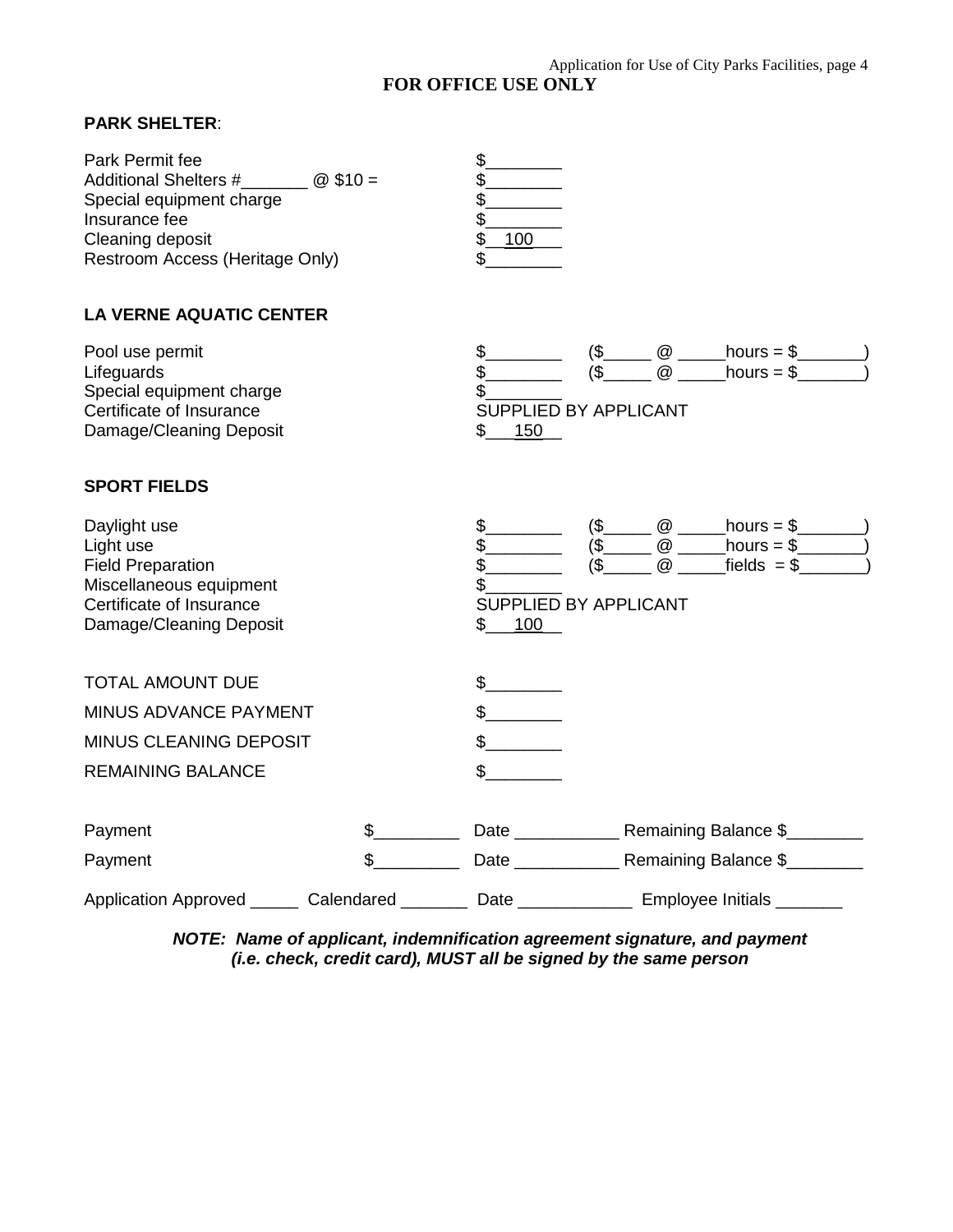# **CITY OF LA VERNE COMMUNITY SERVICES**

Use of City Parks Facilities Rules and Regulations

### **1 Special Status Groups**

A. NON-PROFIT/SPECIAL STATUS GROUPS: Organizations that have a La Verne business address and/or primarily serve La Verne residents may reserve City parks Sunday through Friday at the non-profit group rate. Payments from educational groups must be made in cash or drawn on the educational institution's account. No personal checks or personal credit cards will be accepted.

 1. All non-profit groups must supply the City of La Verne with a copy of their Registration for Tax-Free Transactions issued by the Internal Revenue Service. If group cannot supply their IRS form, group will be ineligible to receive discounted rates.

### **2 Insurance**

- A. The City of La Verne requires a Certificate of Insurance or Special Event Liability Insurance for use of all parks or the La Verne Aquatics Center.
- B. If providing a Certificate of Insurance, the certificate **MUST** be in the amount of \$1,000,000 and **MUST** include a **SEPARATE** additionally insured endorsement specifying the following language "The City of La Verne, its elected and appointed officials, employees and/or agents are additionally insured." Incorrect certificates will not be accepted.
- C All applicants must sign a hold harmless agreement and assume all liability for damage to or theft of City property.

### **3. General Regulations**

- A. Dates may be reserved up to one (1) year in advance for all park shelter rentals and the Aquatics Center. Rental by groups for sports related activities may reserve up to 4 months in advance depending on availability.
- B. City parks are open to the public and there may be regular picnicking activities being held in the park during all events. Any park rental by individuals/ organizations may not have the park closed to the public.
- **C.** Use of City parks for wedding ceremonies is permitted. **Wedding receptions will not be permitted.**
- **D. Any food catering service or food truck is required to have a City Business License and have a current Health Department Certificate. Grills and barbeques cannot be brought onto the park. There are barbeques located at the parks for use.**
- E. Use of Heritage Park will require City staff to be on duty for entire event if restroom access is wanted. The restrooms are located on the Heritage Foundation side of the Park which is not normally open to the public. If the Foundation has an event City staff time does not need to be purchased as Foundation events are open to the public and restroom access will be available. If restroom access is not purchased the restrooms will not be available at Heritage Park.
- F. Access to restrooms at Heritage Park may not be available Monday-Friday. Ask for availability.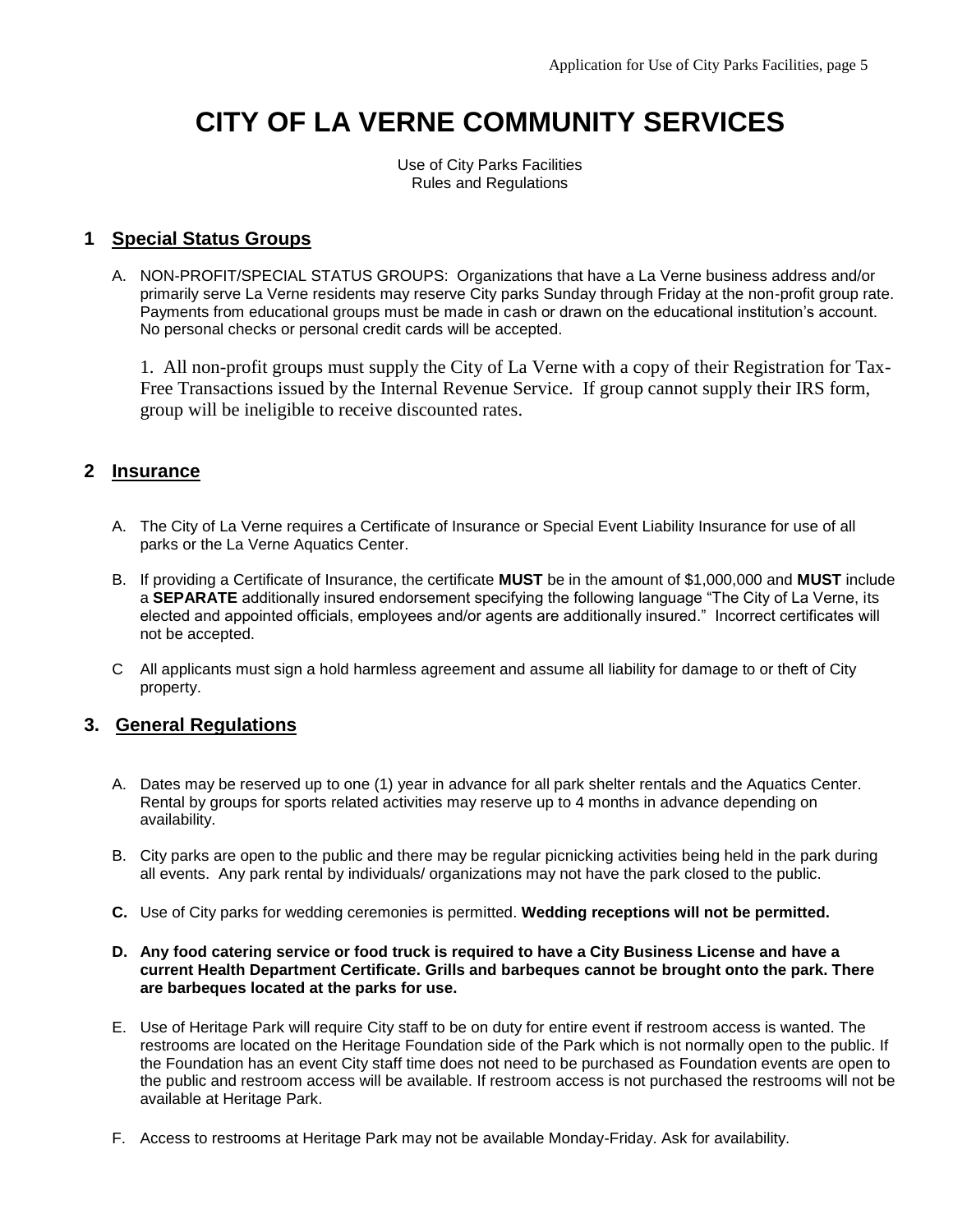#### Application for Use of City Parks Facilities, page 6

- G. The responsible person MUST have the properly executed park permit with him/her. If the responsible person does not have the permit, picture identification will be required before the person will be allowed to use the facility.
- H. The following items **are not allowed** on City parks facilities.
	- 1. **NO ALCOHOLIC BEVERAGES MAY BE CONSUMED, SERVED, OR SOLD AT ANY LA VERNE PARK.** Any group found in violation will be asked to vacate the facility. If this request is not honored, the La Verne Police Department will be notified.

#### 2. **NO VEHICLES ARE ALLOWED ON CITY PARK PROPERTY AT ANY TIME, FOR ANY REASON.**

- 3. Bouncers, canopies, inflatable equipment, trains, amusement park rides, etc. are not allowed on City facilities.
- 4. Canopies or EZ-Up's are allowed but cannot be staked into ground and may not have walls attached. All sides of canopies of EZ-Up's must have all sides open.
- 5. Per LVMC #13.32.020 sub-section I, **no animals or any kind are allowed** in any City of La Verne Park or the La Verne Aquatics Center.
- 6. Gambling, use of profane language, loud boisterous talking, or improper conduct will not be permitted.

#### **7. No amplified music/speaking will be permitted. This also includes acoustic instruments.**

- I. Parks may be reserved between the hours of 7:00 AM and 10:00 PM when lights are available and dusk when no lights are available (Check for specific times at time of reservation.
- J. The City is not responsible for any lost or stolen articles.
- K. The applicant is responsible for reimbursing the City for damaged or missing items. Fees for damaged or missing items may be deducted from the cleaning security deposit.
- L. Any accident occurring in a City facility which causes injury to any individual must be reported to the City staff member or the Community Services Department at (909) 596-8700, whichever is applicable.
- M. The City of La Verne reserves the right of full access to all activities at any time in order to insure that all rules, regulations, and City and State laws are being observed.
- N. Reservations are subject to cancellation by the City with appropriate notice to renter if the City is in need of the facility for a City function. If the City cancels a function, a full refund will be processed.
- O. No permit shall be issued to groups listed by the United States Government and/or with the Attorney General as subversive.

#### **4. Requests for Special Equipment**

A. A City permit is required for all additional equipment regardless of whether or not a shelter is being rented. Any persons bringing additional equipment on to the park illegally will be asked to remove their equipment immediately. If the request is not honored, the La Verne Police Department will be notified.